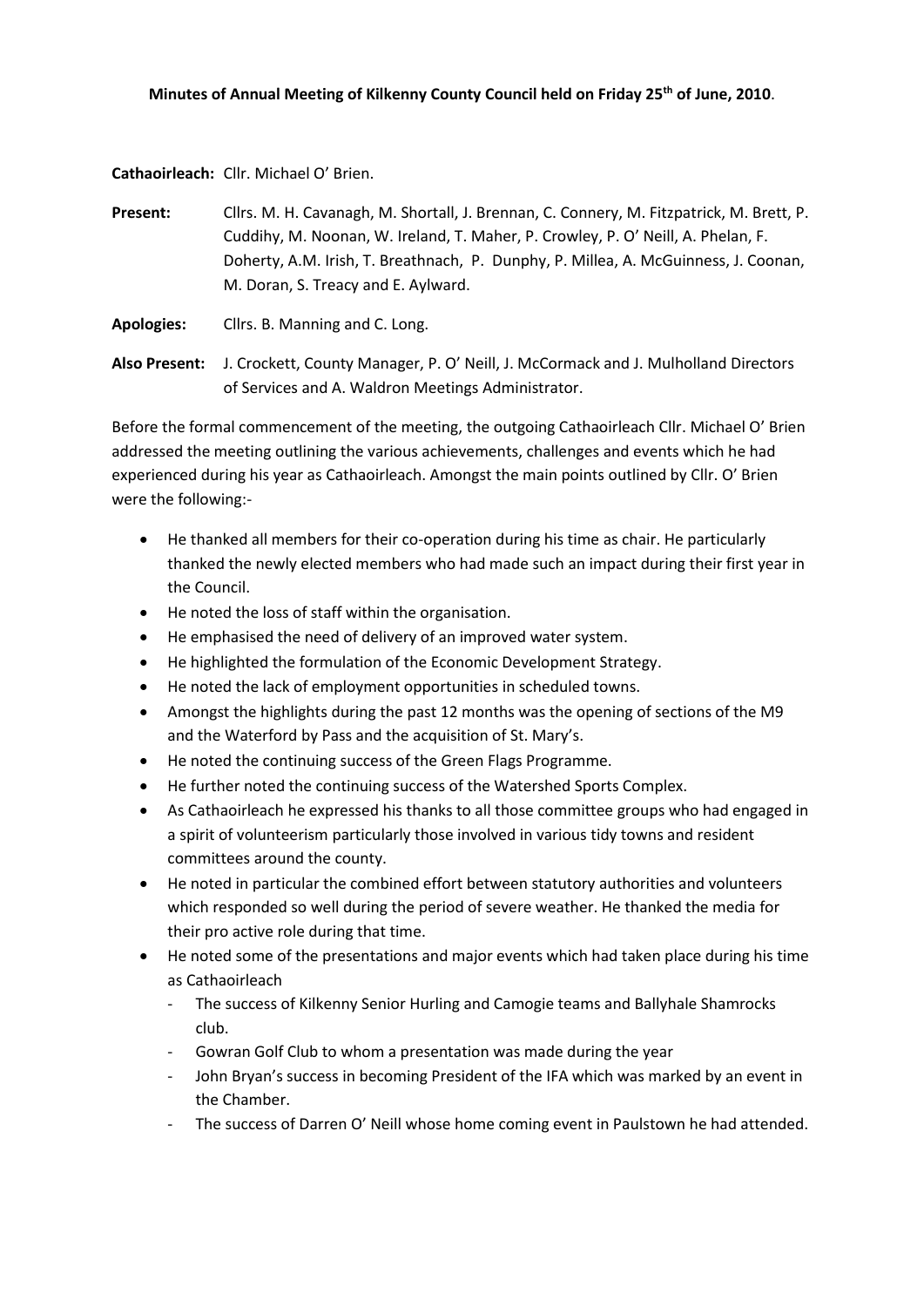In conclusion the outgoing Cathaoirleach thanked his Leas Cathaoirleach for the year Cllr. Pat Dunphy, the outgoing Mayor of Kilkenny Borough Council, Cllr. Malcolm Noonan and all members of Kilkenny County Council and the management and staff of Kilkenny County Council for their co-operation during his time as Cathaoirleach.

Members from all sides of the Chamber congratulated the outgoing Cathaoirleach on his year in office and thanked him for the hard work which he had done on behalf of Kilkenny County Council during his term. On behalf of the management and staff of Kilkenny County Council, the County Manager Joe Crockett joined with the comments made by members, in particular noting Cllr. O' Brien's ability to deal with some of the difficult and complex issues which had presented themselves to the Council during this most challenging year.

Contributions Cllrs. M. H. Cavanagh, M. Doran, A. Phelan and M. Noonan.

## **Item 1. Election of Cathaoirleach Kilkenny County Council**

At this juncture the outgoing Cathaoirleach Cllr. M. O 'Brien sought nominations for the position of Cathaoirleach.

Proposed by Cllr. M.H. Cavanagh, Seconded by Cllr. J. Brennan "That Cllr. Catherine Connery be elected as Cathaoirleach of Kilkenny County Council".

Proposed by Cllr. A. McGuinness, Seconded by Cllr. S. Treacy "That Cllr. Pat Millea be elected as Cathaoirleach of Kilkenny County Council".

Following the two nominations Cllr. O' Brien asked members whether any further nominations were being made. As there were no further nominations the Cathaoirleach requested that a vote take place between the two candidates nominated, Cllr. Catherine Connery and Cllr. Pat Millea.

#### **The vote was as follows:-**

**Voting in favour of Cllr. Catherine Connery:-** Cllrs. M. H. Cavanagh, M. Shortall, J. Brennan, C. Connery, M. Fitzpatrick, M. Brett, P. Cuddihy, M. Noonan, W. Ireland, T. Maher, P. Crowley, P. O' Neill, A. Phelan, M. O' Brien, F. Doherty, A.M. Irish, T. Breathnach and P. Dunphy.

#### **Total 18**

**Voting in favour of Cllr. Pat Millea: -** Cllrs. P. Millea, A. McGuinness, J. Coonan, M. Doran, S. Treacy and E. Aylward.

## **Total 6**

Cllrs. B. Manning and C. Long were paired.

As a result of this vote Cllr. C. Connery was deemed to be elected as Cathaoirleach for the forthcoming year.

At this juncture Cllr. Connery took up the chair.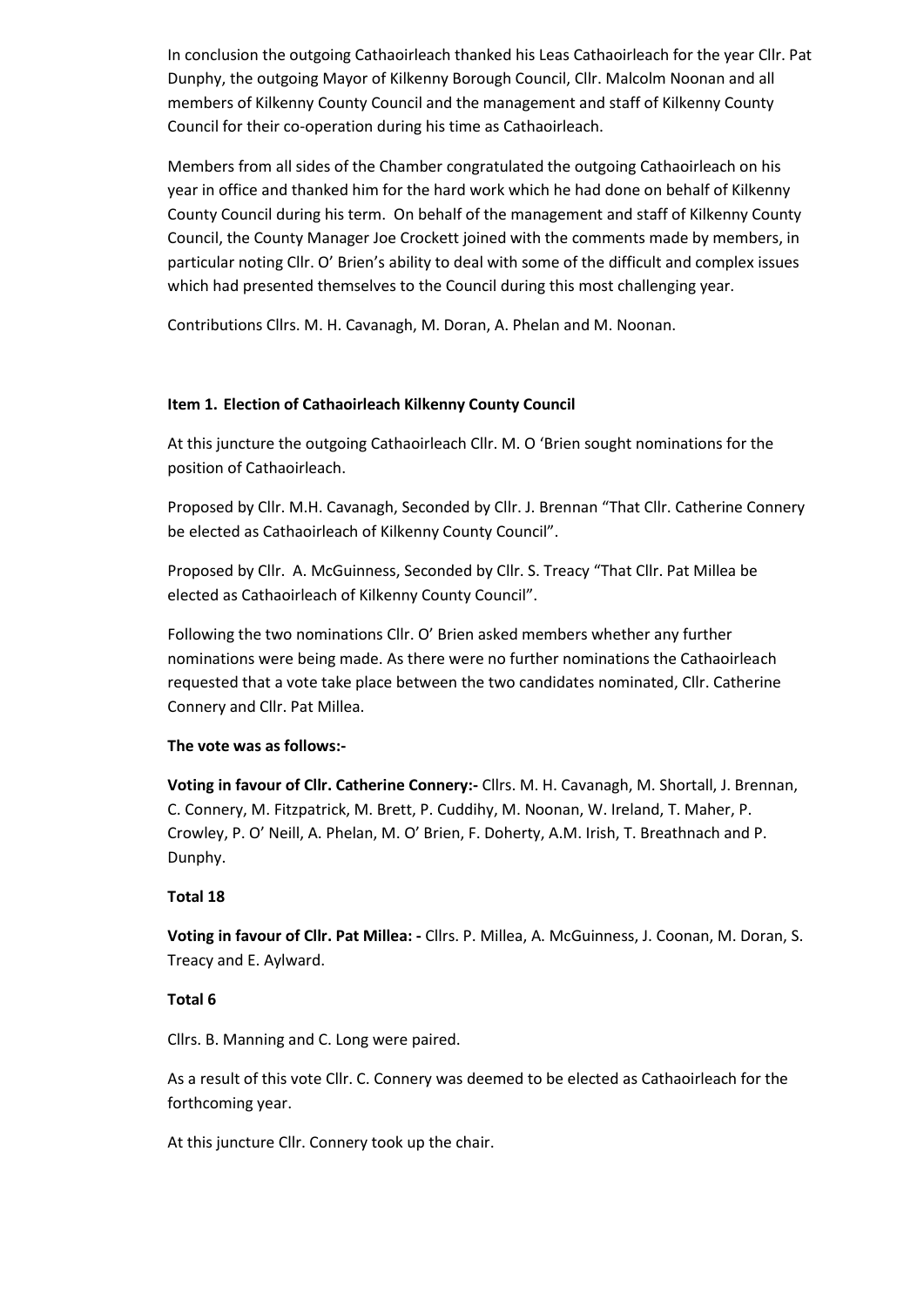Before proceeding to the next item of the meeting, the incoming Cathaoirleach addressed the meeting as follows:-

"A chomhairleoiri, a sheanadoir, a Bhainisteoir an Chontae agus a fhoireann, an Preas, mo chlann agus mo chairde uile.

Ar dtus ba mhaith liom mo bhuiochas mor a chur in iul diobhse na baill, as an onoir mor sea a bhronnadh orm -an deis a thabhairt dom bheith mar Chathaoirleach de Chomhairle Chontae Chill Chainnigh.

This is a special privilege for me, my family, my friends and for my home parish of Conahy and North Kilkenny. I believe I am the first Conahy person and only the fourth woman in the history of Kilkenny County Council to be Cathaoirleach. the late Cllr. Margaret Tynan, Cllr. Mary Hilda Cavanagh and Cllr Teresa Mullen were the ~able women to lead the way,

To Cllr, Cavanagh, thank you for proposing me and for your kind words, Thanks also to Cllr, John Brennan for seconding that proposal, and to Cllr, Michael O'Brien for his kind advice to me, I compliment him for guiding and leading us through, arguably, the most difficult year in this Council's history. Commiserations to Cllr. Millea. Congratulations to my colleague Cllr, Martin Brett on his election as mayor of Kilkenny City, I look forward to working closely with Martin over the next 12 months,

The challenges of the last couple of years remain with us; I will do my utmost to ensure that this Council is in a strong position to meet those challenges -the biggest of which is the reduction in funding by the Department of Environment, Heritage & Local Government. The finances of this Council are undoubtedly in a difficult situation.

I have identified priority areas within our remit -job creation, services (especially roads, water and sewage), and the provision of housing for the citizens of Kilkenny.

In 1999, on entering this chamber for the first time, I brought with me a novices usual degree of naiveté regarding the political process. I also brought enthusiasm, optimism, an appetite for hard work and service, and hopefulness for the great improvements I was going to affect in local people's lives my naiveté wasn't long disappearing, but I am still enthusiastic about the future of Kilkenny as a progressive and creative hub for Ireland. I am optimistic we can emerge from these economically tough times -stronger, from having learned some hard lessons. I am still full of hope that we can continue to contribute to improving the lives of people in this county -people we mustn't forget that are not just numbers on a register but are our family, friends, neighbours and colleagues, from all walks of life -who are struggling at this time. I intend to continue work hard for all the people of this great county.

As local councillors, we are the front line of the political process. We listen to the people, to their angst and de "pair for our country's failings for the lack of connection between the people those elected represent them and their frustrations at the situation we find ourselves in, as a nation, as a society, as people.

I realise that unfortunately, I won't have the clout of a Merkel, Sarkozy or even an Obama as Cathaoirleach of Kilkenny County Council, (and I certainly don't claim to have all the answers) but I do want to contribute to the process of rebuilding trust and confidence at a local level.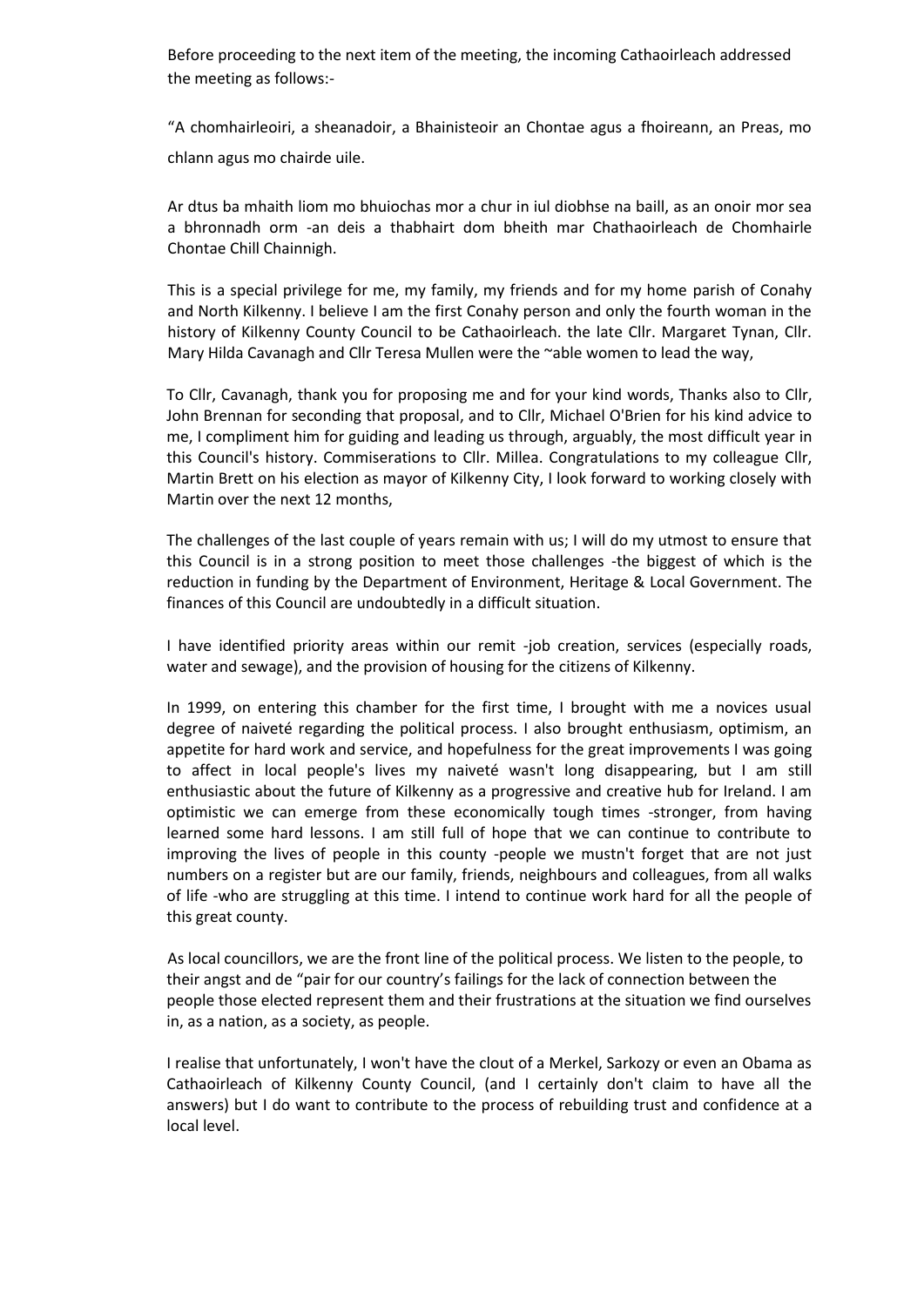As Cathaoirleach, I will be following the advice of Carnegie "Less attention to what people say -and more attention to what people do". With that in mind, I want to focus on positive actions and getting things done that need to be done. As the late U.S. President Harry Truman once said-"You can accomplish anything in life provided you don't mind who gets the credit".

I believe we have to pull together in partnership, to get things done, particularly for those that are most vulnerable.

I do passionately believe in the imagination of the Irish people and Kilkenny people in particular, to address the serious issues, unemployment being a major one that faces us today. The live register figures have reached 7,500 -an increase of almost 5,000 in three years.

Our jobs in live define us, so there is an urgency there.

As a Council, we must lead the campaign, and provide the environment to attract new industry and businesses to the county, a process we have in fairness we have already begun. We must ensure that costs are kept low. We have to continue our policy of zero increase in commercial rates.

It is said all politics are local; it is also true that all economies are local. I urge all to support our local businesses, shops, suppliers, festivals, our local producers and farmers so that we may build our economy in our immediate locality. Let us go from strength to strength locally and in time build towards the wider economy if we can get more of us to spend locally we can begin to rebuild the economy, slowly but surely. The economic issue is a serious one and not going to be solved easily. But I do think Kilkenny has many obvious advantages. We are seen as a tourist haven and a hive of activity for creative and imaginative entrepreneurs and supportive of inventive business concepts.

As local politicians, we have to be enthusiastic and optimistic leaders within our local communities. We need to get people believing in themselves again. We need to lead the drive back towards prosperity. We, above all else, need to play our part in getting the people of Kilkenny back to work.

We have to grasp the opportunities and drive on to a better day. We can be positive or negative, but it's worth noting, particularly in tough times it doesn't cost a penny more to be positive.

On that note, I want to thank in a special way my husband Donal, my children; Ciaran, Fiona, Eimear, Daire, Sinead and Aine for their love and continued support. I know they are very supportive of me and my political endeavours -most of the time! You may be surprised to learn that this event has an international flavour! My son Ciaran and daughter Aine who I'll be speaking to live on Skype at Ciaran's home in Indiana, USA.

Also, want to thank two very people in my life, David and Caoimhe, my grandchildren. Caoimhe is here today as you can here making her own speech! David is waiting in Indiana, USA to see my new jewellery on Skype TV; my thanks extend to my daughter-in-law Ann, and my two sons-in-law: Mark and Brian, all of whom form part of my support team. A special welcome for my sister Mary and my two brothers Eamonn and Jimmy.

Ba mhaith liom criochnu anois ag ra ce chomh bhfuil is ata me as bheith tofa mar phriomh shaoranach an chomhairle seo.larraim ar mo chomh chomhairleoiri tacu liom agus comhoibriu liom i pbairtineareacht I.e. Bainsteoir an chontae agus a fhoireann sa bhliain atá romhainn. "